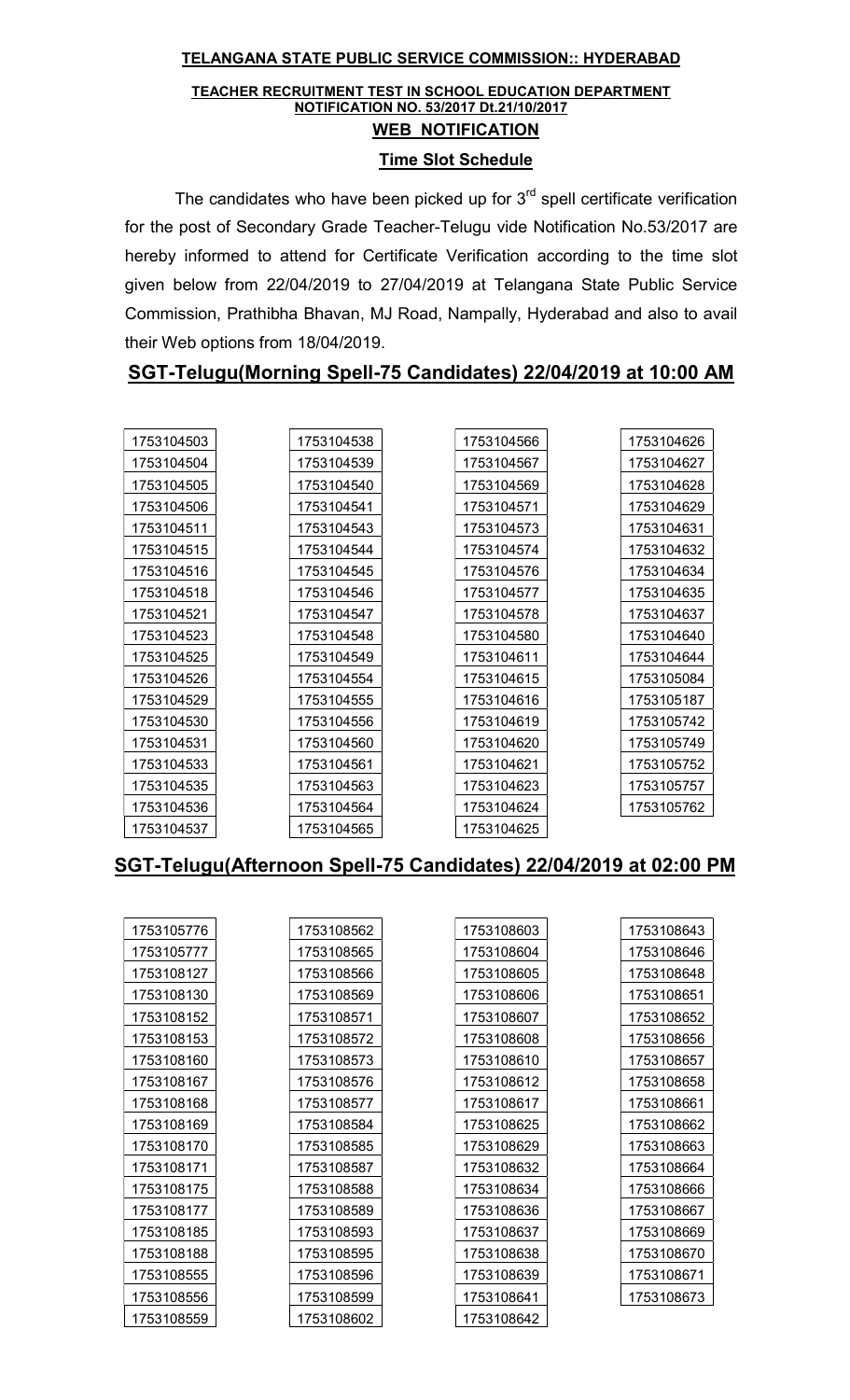# SGT-Telugu(Morning Spell-75 Candidates) 23/04/2019 at 10:00 AM

| 1753108674 | 1753108705 | 1753110326 | 1753110746 |
|------------|------------|------------|------------|
| 1753108675 | 1753108706 | 1753110327 | 1753110748 |
| 1753108676 | 1753108707 | 1753110329 | 1753110750 |
| 1753108678 | 1753108709 | 1753110332 | 1753111366 |
| 1753108680 | 1753108710 | 1753110334 | 1753111485 |
| 1753108681 | 1753110251 | 1753110338 | 1753111490 |
| 1753108683 | 1753110252 | 1753110339 | 1753111492 |
| 1753108684 | 1753110253 | 1753110340 | 1753111493 |
| 1753108685 | 1753110254 | 1753110565 | 1753114993 |
| 1753108686 | 1753110255 | 1753110570 | 1753114995 |
| 1753108691 | 1753110256 | 1753110575 | 1753114998 |
| 1753108695 | 1753110258 | 1753110729 | 1753114999 |
| 1753108696 | 1753110259 | 1753110735 | 1753115002 |
| 1753108697 | 1753110262 | 1753110737 | 1753115008 |
| 1753108698 | 1753110264 | 1753110739 | 1753115009 |
| 1753108699 | 1753110271 | 1753110740 | 1753115010 |
| 1753108700 | 1753110274 | 1753110741 | 1753115012 |
| 1753108702 | 1753110275 | 1753110742 | 1753115014 |
| 1753108704 | 1753110276 | 1753110743 |            |

## SGT-Telugu(Afternoon Spell-75 Candidates) 23/04/2019 at 02:00 PM

| 1753115015 | 1753116180 | 1753116939 | 1753119108 |
|------------|------------|------------|------------|
| 1753115351 | 1753116181 | 1753116993 | 1753119109 |
| 1753115353 | 1753116900 | 1753116994 | 1753119110 |
| 1753115442 | 1753116903 | 1753116996 | 1753119111 |
| 1753115443 | 1753116904 | 1753116998 | 1753119112 |
| 1753115466 | 1753116907 | 1753117005 | 1753119114 |
| 1753115467 | 1753116908 | 1753117198 | 1753119115 |
| 1753115468 | 1753116910 | 1753117299 | 1753119134 |
| 1753115509 | 1753116911 | 1753117300 | 1753119176 |
| 1753115514 | 1753116913 | 1753117311 | 1753119511 |
| 1753115515 | 1753116917 | 1753117320 | 1753119515 |
| 1753115517 | 1753116918 | 1753117322 | 1753122758 |
| 1753115518 | 1753116923 | 1753119101 | 1753122801 |
| 1753115519 | 1753116924 | 1753119102 | 1753122810 |
| 1753115522 | 1753116932 | 1753119103 | 1753124079 |
| 1753115523 | 1753116934 | 1753119104 | 1753124083 |
| 1753115525 | 1753116935 | 1753119105 | 1753124085 |
| 1753115528 | 1753116936 | 1753119106 | 1753124087 |
| 1753115531 | 1753116938 | 1753119107 |            |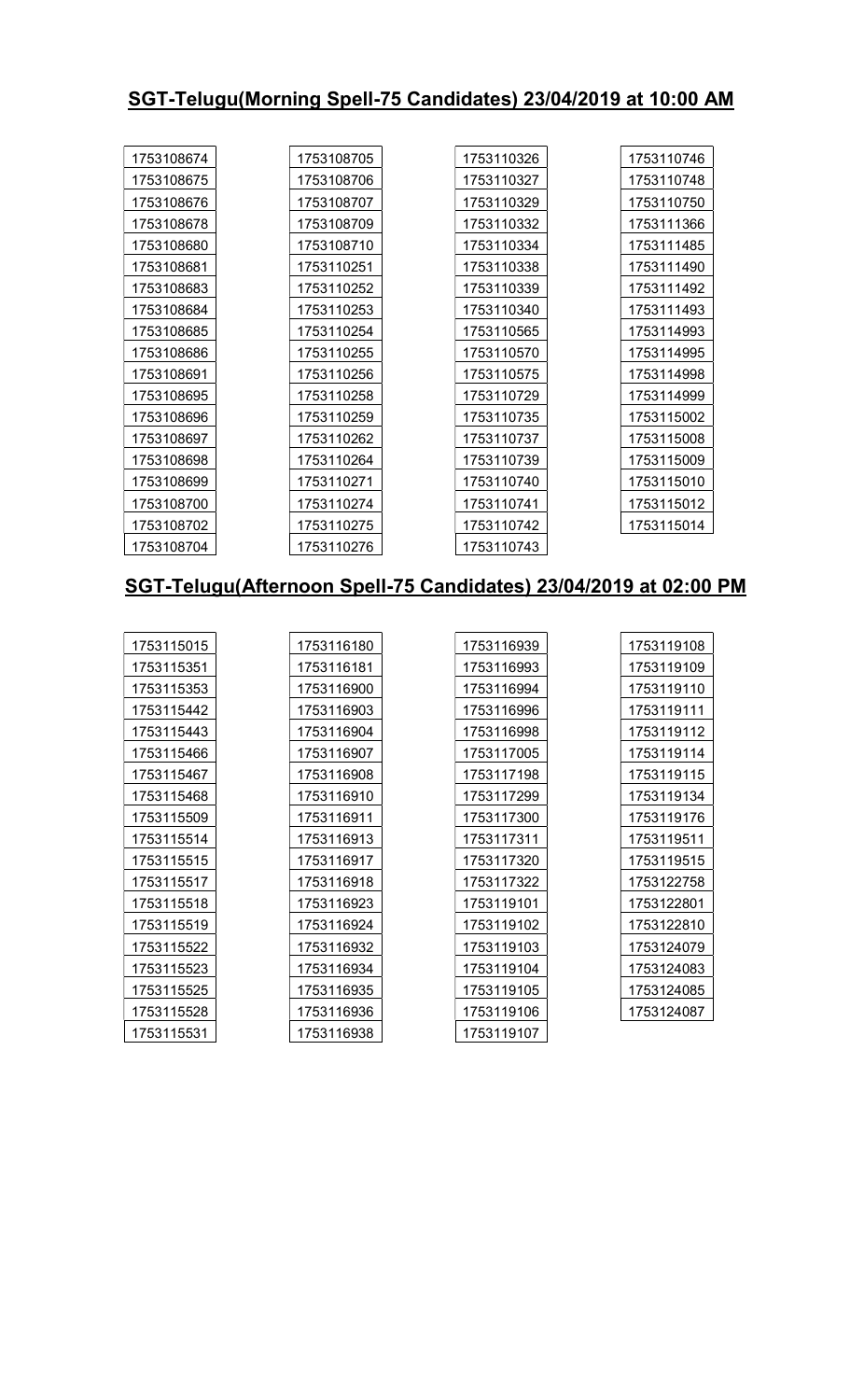# SGT-Telugu(Morning Spell-75 Candidates) 24/04/2019 at 10:00 AM

| 1753124090 | 1753124640 | 1753124711 | 1753127449 |
|------------|------------|------------|------------|
| 1753124092 | 1753124643 | 1753124712 | 1753127452 |
| 1753124093 | 1753124646 | 1753124714 | 1753127453 |
| 1753124094 | 1753124647 | 1753124715 | 1753127454 |
| 1753124096 | 1753124648 | 1753124998 | 1753127456 |
| 1753124101 | 1753124649 | 1753124999 | 1753127457 |
| 1753124103 | 1753124650 | 1753125018 | 1753127458 |
| 1753124109 | 1753124691 | 1753125020 | 1753127460 |
| 1753124110 | 1753124694 | 1753125022 | 1753127462 |
| 1753124116 | 1753124695 | 1753125023 | 1753127463 |
| 1753124120 | 1753124697 | 1753125026 | 1753127464 |
| 1753124124 | 1753124698 | 1753125027 | 1753127465 |
| 1753124125 | 1753124699 | 1753127438 | 1753127466 |
| 1753124126 | 1753124702 | 1753127439 | 1753127467 |
| 1753124128 | 1753124703 | 1753127440 | 1753127485 |
| 1753124129 | 1753124704 | 1753127441 | 1753127486 |
| 1753124636 | 1753124705 | 1753127442 | 1753127487 |
| 1753124638 | 1753124708 | 1753127443 | 1753127489 |
| 1753124639 | 1753124709 | 1753127444 |            |

# SGT-Telugu(Afternoon Spell-75 Candidates) 24/04/2019 at 02:00 PM

| 1753127490 | 1753127516 | 1753127901 | 1753134658 |
|------------|------------|------------|------------|
| 1753127491 | 1753127517 | 1753134615 | 1753134659 |
| 1753127492 | 1753127518 | 1753134619 | 1753134663 |
| 1753127493 | 1753127520 | 1753134621 | 1753134666 |
| 1753127495 | 1753127523 | 1753134622 | 1753134667 |
| 1753127496 | 1753127524 | 1753134626 | 1753134669 |
| 1753127497 | 1753127526 | 1753134627 | 1753134670 |
| 1753127498 | 1753127527 | 1753134628 | 1753134671 |
| 1753127499 | 1753127528 | 1753134629 | 1753134674 |
| 1753127500 | 1753127531 | 1753134631 | 1753134678 |
| 1753127503 | 1753127866 | 1753134632 | 1753134679 |
| 1753127504 | 1753127867 | 1753134635 | 1753134680 |
| 1753127506 | 1753127869 | 1753134639 | 1753134681 |
| 1753127507 | 1753127870 | 1753134640 | 1753134682 |
| 1753127509 | 1753127871 | 1753134642 | 1753134683 |
| 1753127511 | 1753127876 | 1753134649 | 1753134686 |
| 1753127512 | 1753127892 | 1753134650 | 1753134687 |
| 1753127513 | 1753127894 | 1753134652 | 1753134688 |
| 1753127515 | 1753127895 | 1753134654 |            |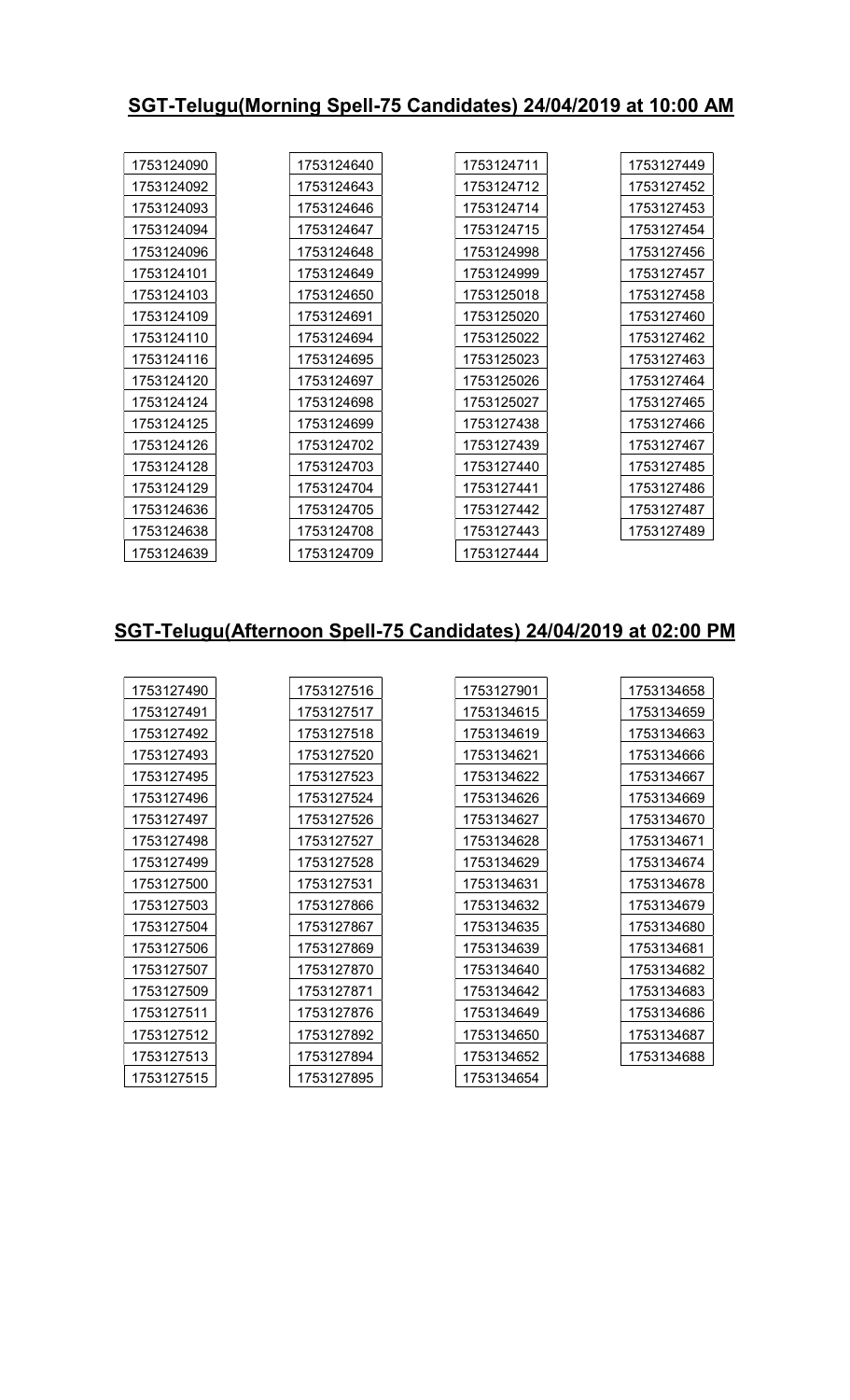## SGT-Telugu(Morning Spell-75 Candidates) 25/04/2019 at 10:00 AM

| 1753134689 | 1753134754 | 1753137212 | 1753137242 |
|------------|------------|------------|------------|
| 1753134692 | 1753134755 | 1753137213 | 1753137243 |
| 1753134693 | 1753134756 | 1753137216 | 1753137246 |
| 1753134697 | 1753134759 | 1753137218 | 1753137247 |
| 1753134699 | 1753134760 | 1753137219 | 1753137248 |
| 1753134718 | 1753134761 | 1753137220 | 1753137249 |
| 1753134722 | 1753134763 | 1753137221 | 1753137250 |
| 1753134724 | 1753134852 | 1753137224 | 1753137251 |
| 1753134725 | 1753134854 | 1753137225 | 1753137255 |
| 1753134729 | 1753135084 | 1753137226 | 1753137257 |
| 1753134730 | 1753135085 | 1753137227 | 1753137258 |
| 1753134732 | 1753135097 | 1753137228 | 1753137259 |
| 1753134733 | 1753135099 | 1753137230 | 1753137261 |
| 1753134735 | 1753135110 | 1753137231 | 1753137263 |
| 1753134740 | 1753135200 | 1753137233 | 1753137264 |
| 1753134745 | 1753135207 | 1753137235 | 1753137265 |
| 1753134746 | 1753135208 | 1753137237 | 1753137266 |
| 1753134750 | 1753135209 | 1753137239 | 1753137267 |
| 1753134753 | 1753135211 | 1753137241 |            |

## SGT-Telugu(Afternoon Spell-75 Candidates) 25/04/2019 at 02:00 PM

| 1753137269 | 1753137296 | 1753137486 | 1753139936 |
|------------|------------|------------|------------|
| 1753137271 | 1753137297 | 1753137488 | 1753139937 |
| 1753137274 | 1753137298 | 1753137490 | 1753139939 |
| 1753137275 | 1753137300 | 1753137595 | 1753139940 |
| 1753137276 | 1753137301 | 1753137598 | 1753139941 |
| 1753137277 | 1753137353 | 1753137600 | 1753139943 |
| 1753137279 | 1753137354 | 1753137602 | 1753139944 |
| 1753137281 | 1753137355 | 1753137606 | 1753139946 |
| 1753137283 | 1753137356 | 1753137609 | 1753139947 |
| 1753137284 | 1753137357 | 1753137610 | 1753139948 |
| 1753137285 | 1753137358 | 1753139925 | 1753139950 |
| 1753137287 | 1753137359 | 1753139926 | 1753139951 |
| 1753137288 | 1753137360 | 1753139927 | 1753139952 |
| 1753137289 | 1753137364 | 1753139928 | 1753139953 |
| 1753137290 | 1753137479 | 1753139929 | 1753141672 |
| 1753137291 | 1753137480 | 1753139930 | 1753146962 |
| 1753137292 | 1753137481 | 1753139932 | 1753146968 |
| 1753137294 | 1753137482 | 1753139933 | 1753146972 |
| 1753137295 | 1753137485 | 1753139935 |            |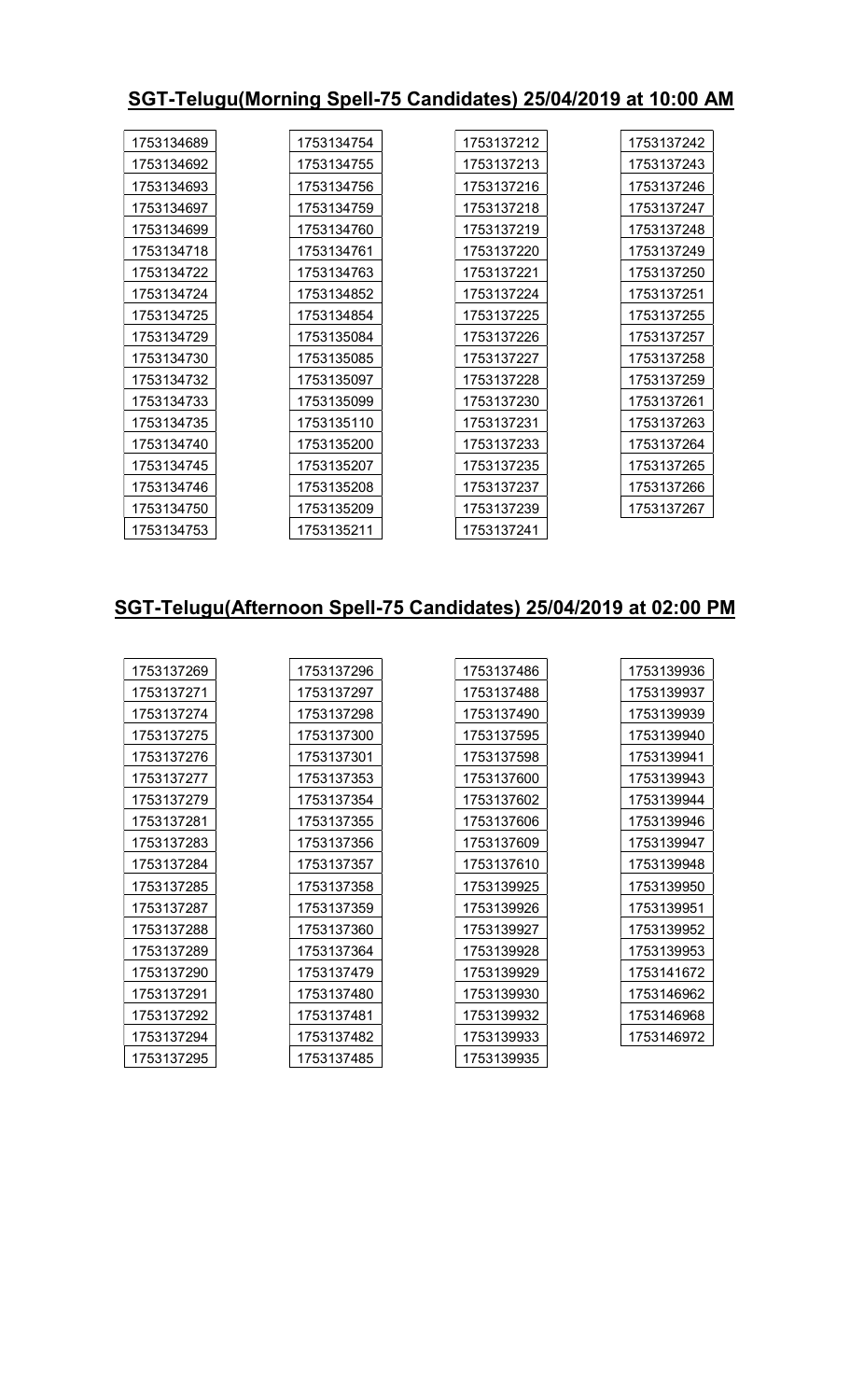# SGT-Telugu (Morning Spell-75 Candidates) 26/04/2019 at 10:00AM

| 1753146973 | 1753147776 | 1753147801 | 1753147840 |
|------------|------------|------------|------------|
| 1753146979 | 1753147777 | 1753147802 | 1753147841 |
| 1753146981 | 1753147778 | 1753147805 | 1753147842 |
| 1753146987 | 1753147780 | 1753147806 | 1753147845 |
| 1753147010 | 1753147781 | 1753147809 | 1753147846 |
| 1753147356 | 1753147782 | 1753147810 | 1753147847 |
| 1753147449 | 1753147783 | 1753147811 | 1753147850 |
| 1753147499 | 1753147784 | 1753147812 | 1753147852 |
| 1753147764 | 1753147785 | 1753147813 | 1753147853 |
| 1753147765 | 1753147786 | 1753147819 | 1753147855 |
| 1753147767 | 1753147788 | 1753147821 | 1753147856 |
| 1753147768 | 1753147791 | 1753147822 | 1753147858 |
| 1753147769 | 1753147792 | 1753147823 | 1753147859 |
| 1753147770 | 1753147793 | 1753147824 | 1753147861 |
| 1753147771 | 1753147796 | 1753147825 | 1753147862 |
| 1753147772 | 1753147797 | 1753147827 | 1753147863 |
| 1753147773 | 1753147798 | 1753147830 | 1753147864 |
| 1753147774 | 1753147799 | 1753147836 | 1753147865 |
| 1753147775 | 1753147800 | 1753147839 |            |

## SGT-Telugu(Afternoon Spell-75 Candidates) 26/04/2019 at 02:00 PM

| 1753147869 | 1753148570 | 1753148606 | 1753148643 |
|------------|------------|------------|------------|
| 1753147870 | 1753148574 | 1753148607 | 1753148645 |
| 1753147872 | 1753148575 | 1753148608 | 1753148646 |
| 1753147874 | 1753148576 | 1753148620 | 1753148648 |
| 1753147875 | 1753148577 | 1753148621 | 1753148649 |
| 1753147876 | 1753148578 | 1753148622 | 1753148650 |
| 1753147877 | 1753148579 | 1753148623 | 1753148652 |
| 1753147878 | 1753148582 | 1753148624 | 1753148654 |
| 1753147879 | 1753148583 | 1753148625 | 1753148655 |
| 1753147880 | 1753148584 | 1753148626 | 1753148657 |
| 1753147884 | 1753148586 | 1753148627 | 1753148658 |
| 1753147885 | 1753148591 | 1753148628 | 1753148660 |
| 1753147886 | 1753148593 | 1753148630 | 1753148661 |
| 1753147887 | 1753148598 | 1753148632 | 1753148663 |
| 1753148473 | 1753148599 | 1753148633 | 1753148665 |
| 1753148561 | 1753148600 | 1753148635 | 1753148666 |
| 1753148562 | 1753148601 | 1753148638 | 1753148668 |
| 1753148565 | 1753148603 | 1753148641 | 1753148669 |
| 1753148566 | 1753148604 | 1753148642 |            |